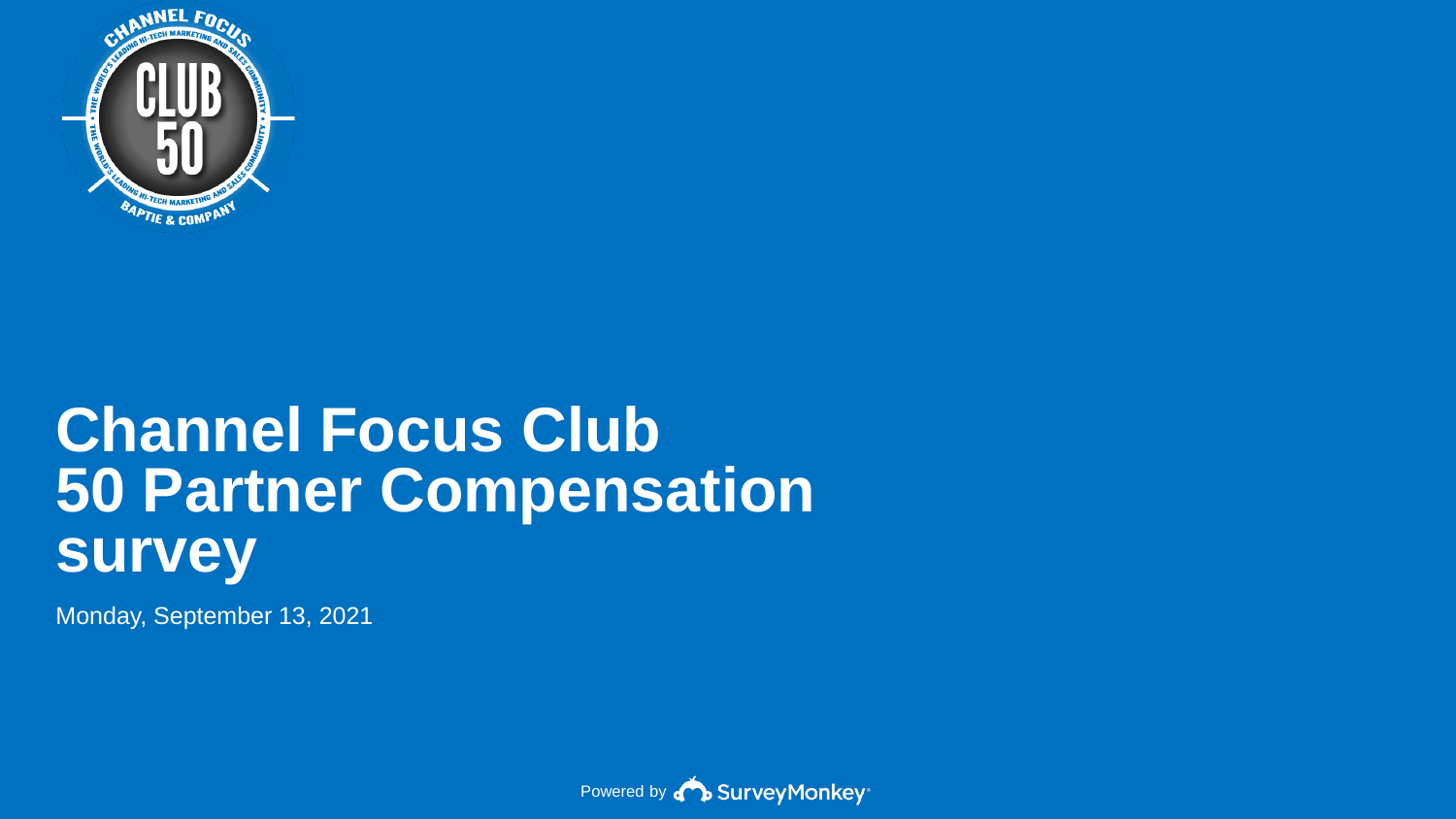## **Q2: Type of company (check all that apply)**



Powered by **BurveyMonkey**<sup>®</sup>

**Percentage**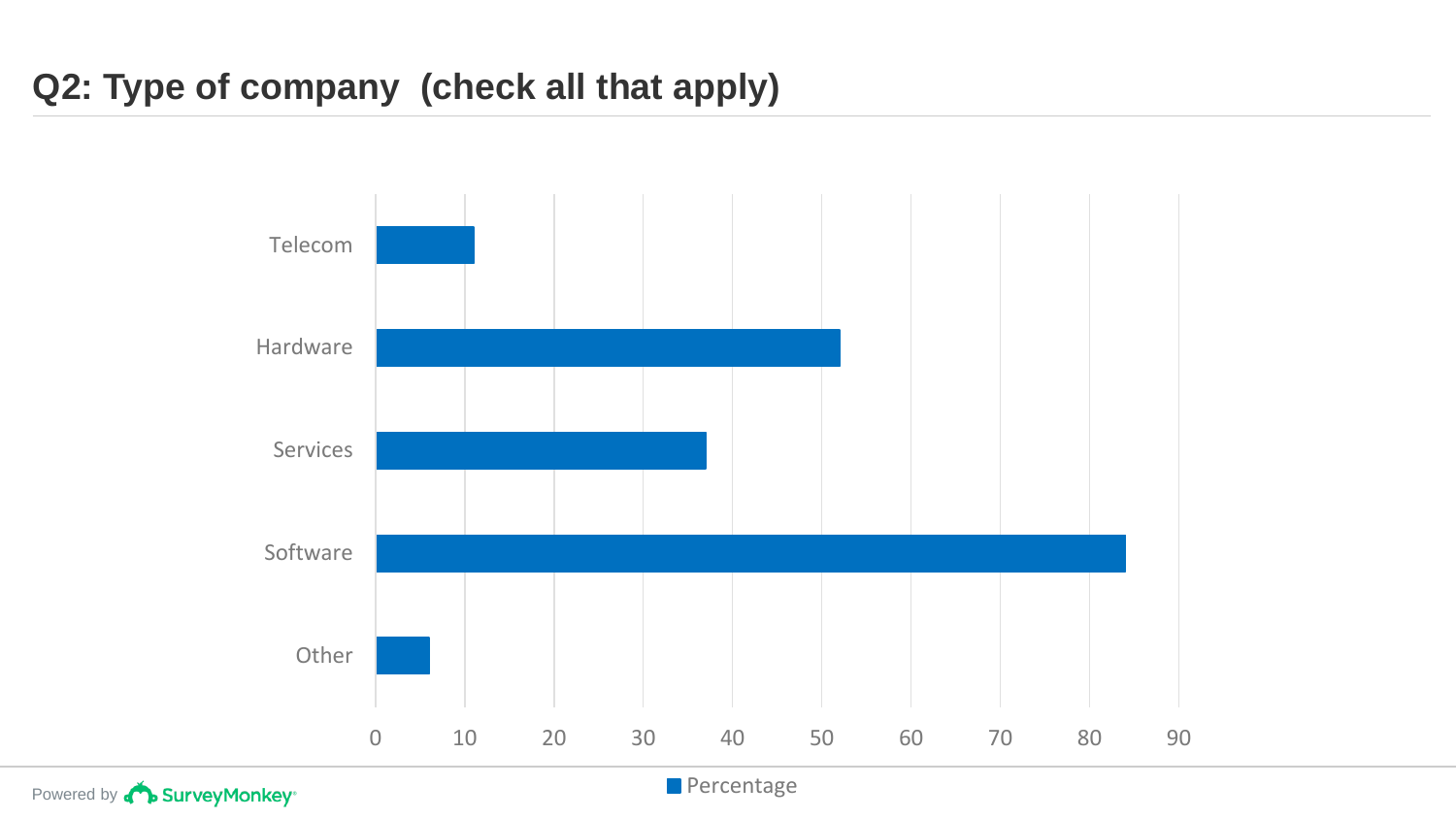## **Q3: Size of Company (Revenues)**

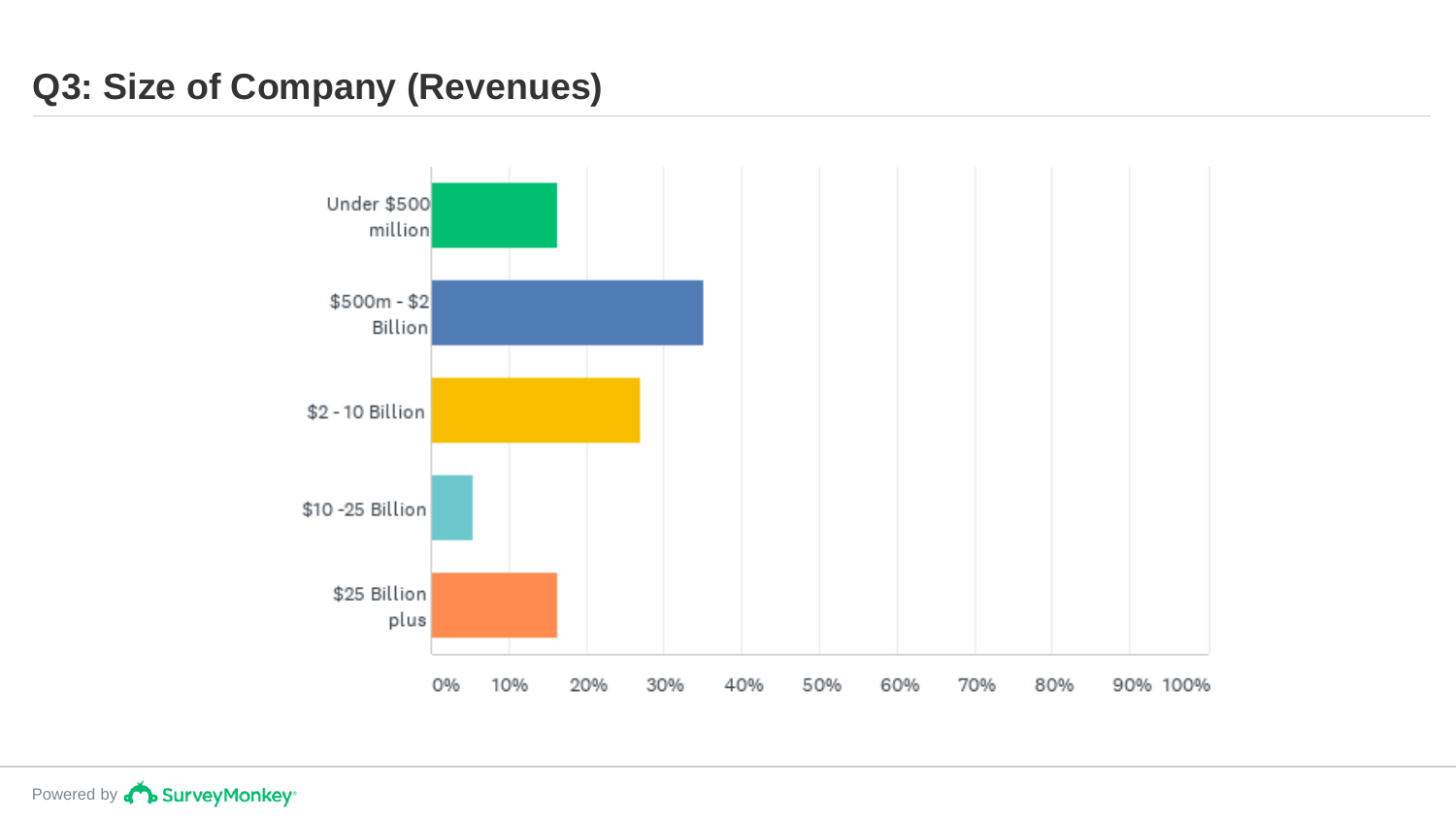## **Q4: What are the forms of compensation/benefits you use with your partners today? Please check all that apply.**

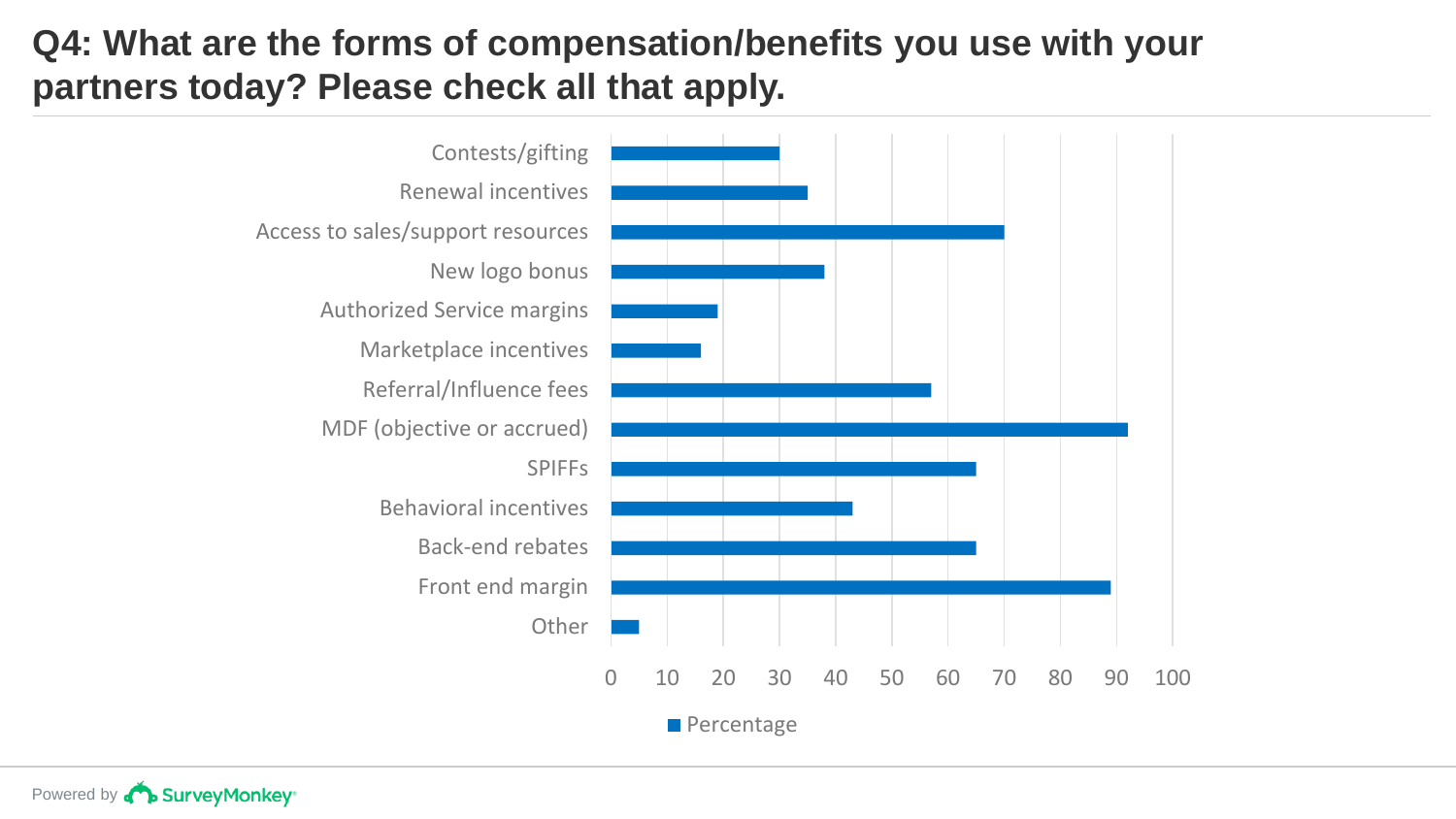## **Q5: In the next 12 months what are the forms of compensation/benefits you are planning to increase, decrease, introduce for the first time?**

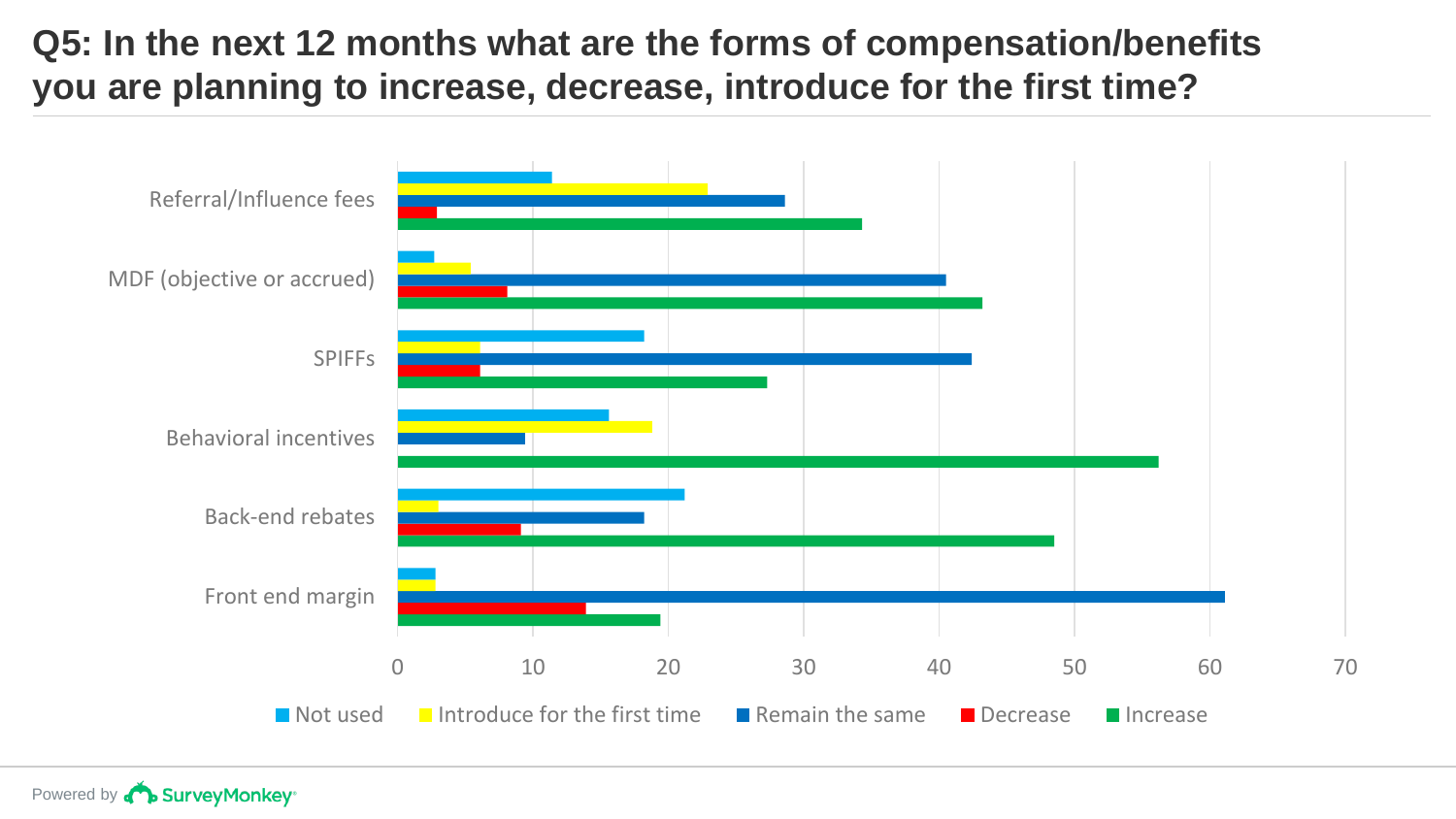## **Q5: In the next 12 months what are the forms of compensation/benefits you are planning to increase, decrease, introduce for the first time?**

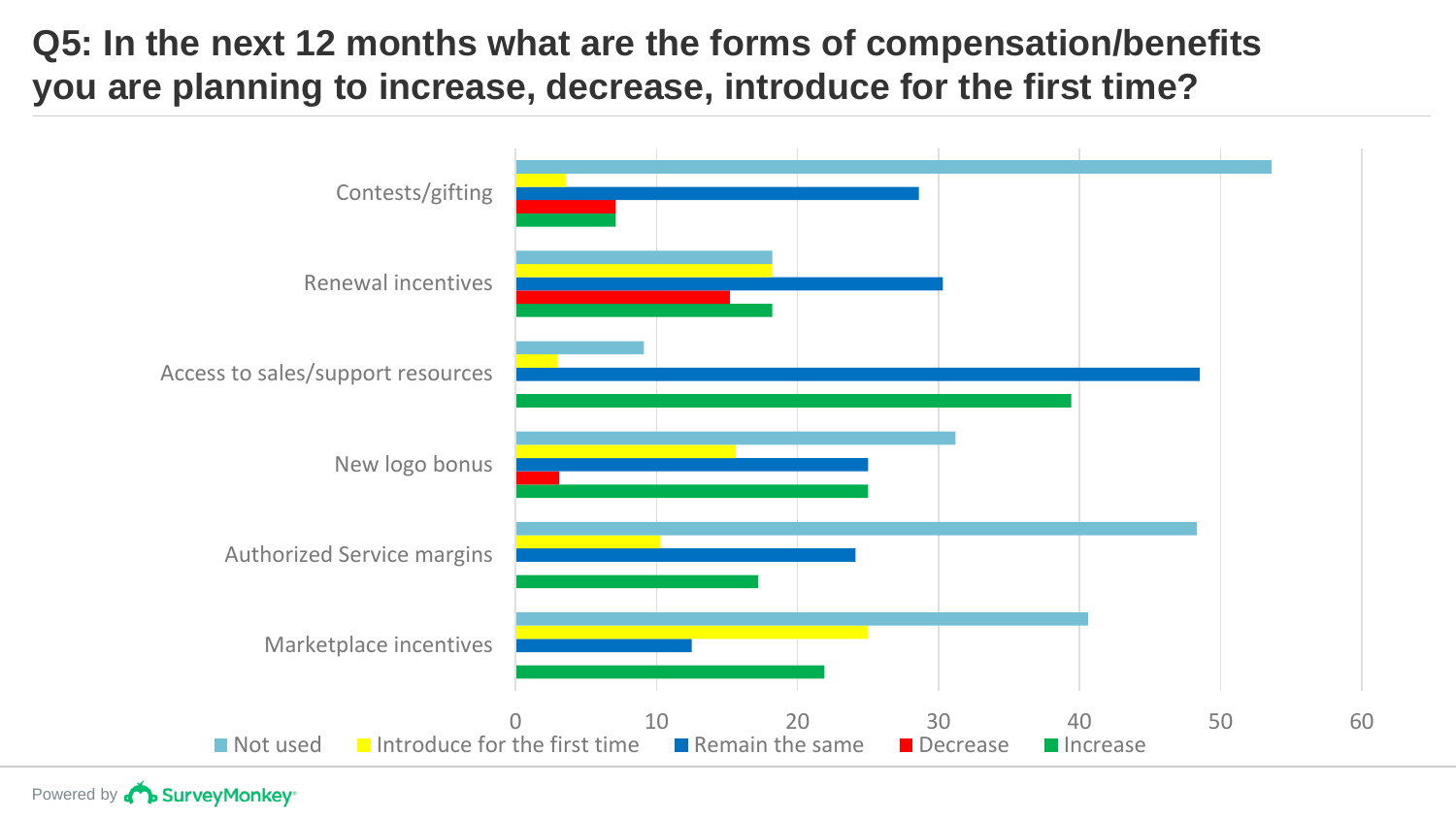## **Q6: What are the forms of compensation/benefits you use with your Distribution/Master Agent partners today?**

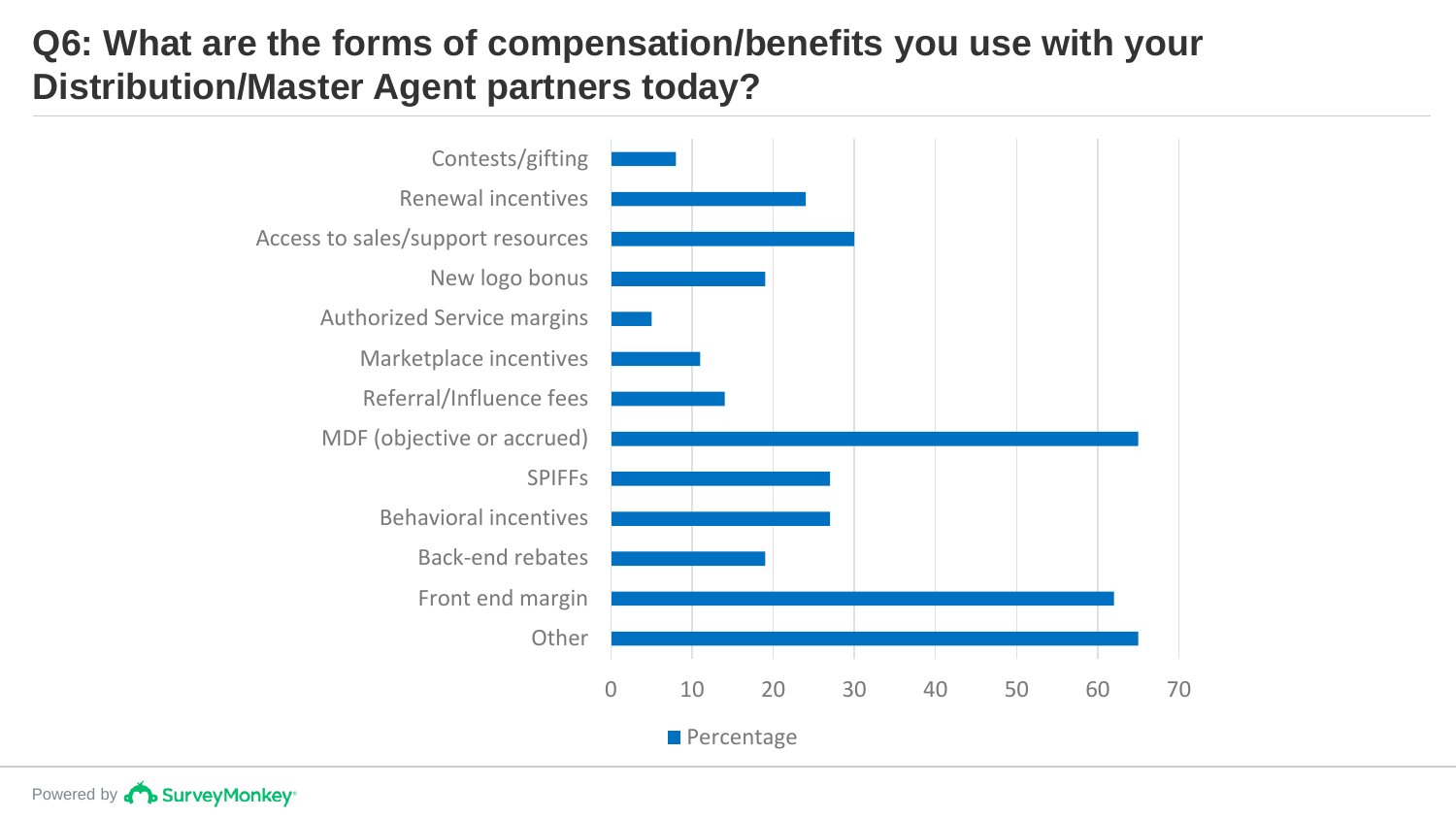**Q7: With your Distribution/Master Agent partners, in the next 12 months what are the forms of compensation/benefits you are planning to increase, decrease, introduce for the first time?** 

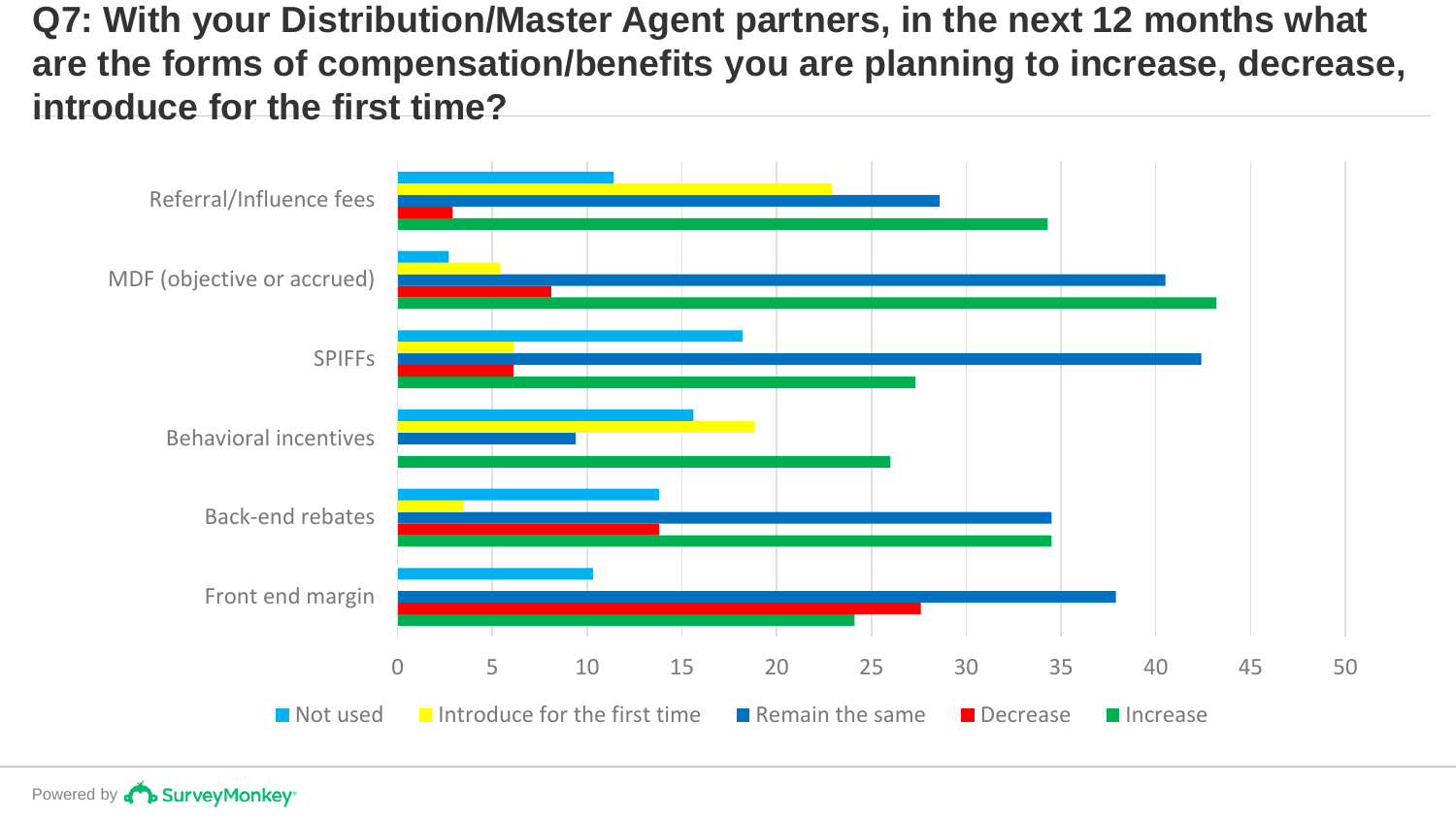**Q7: With your Distribution/Master Agent partners, in the next 12 months what are the forms of compensation/benefits you are planning to increase, decrease, introduce for the first time?** 

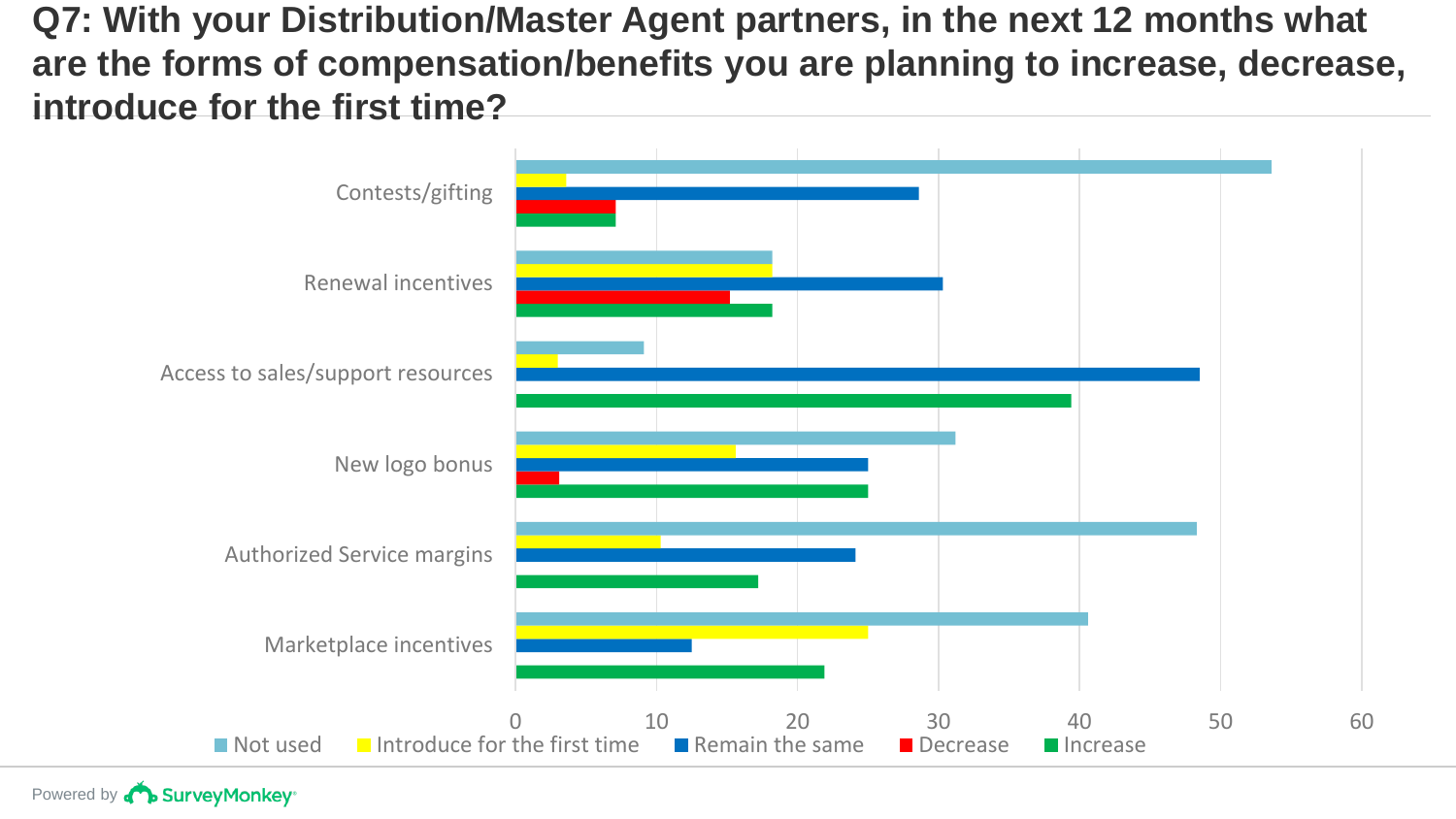## **Q8: In 2022 will your total partner compensation as a percentage of revenue**

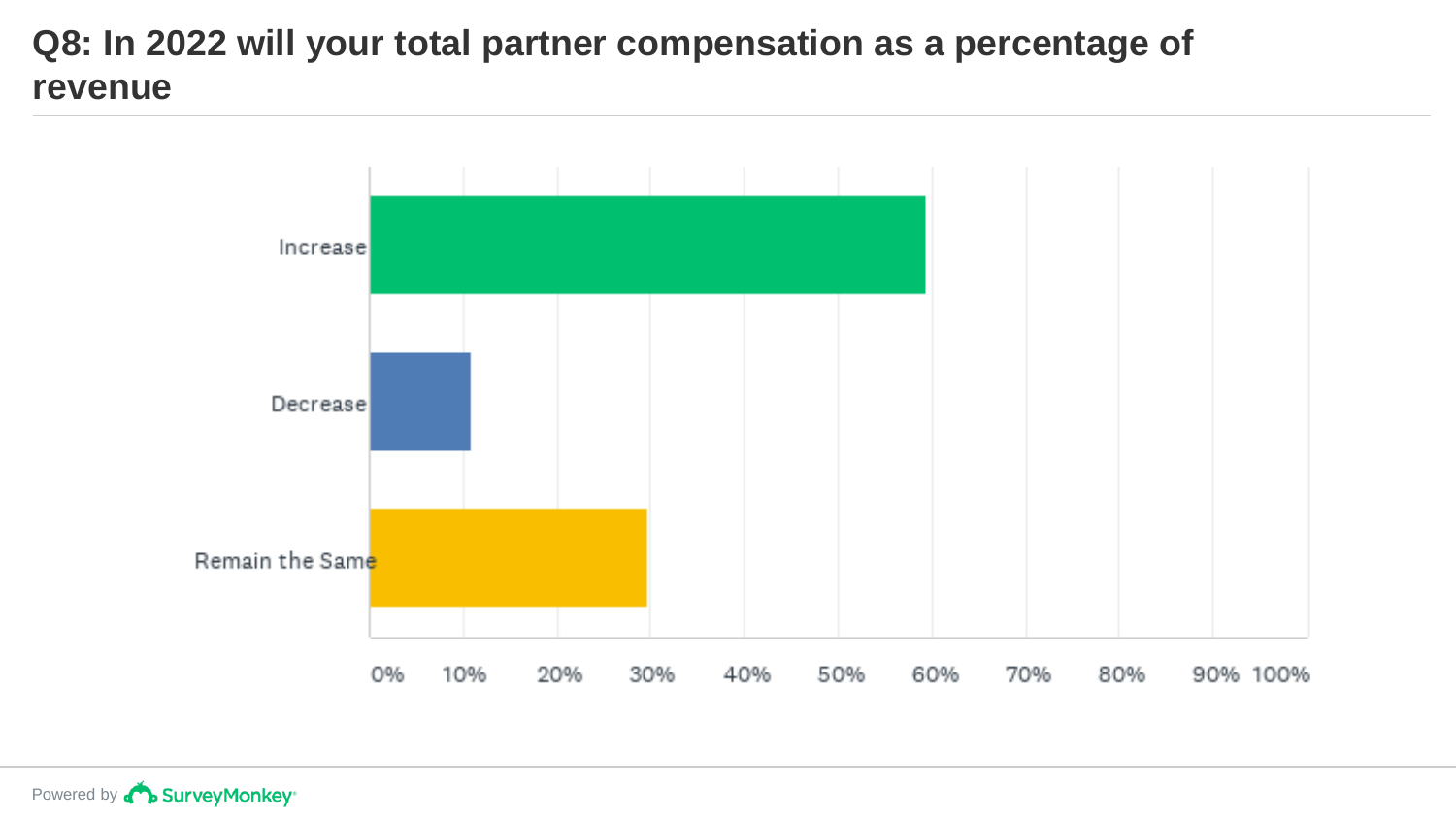**Q10: Are your benefits paid through margin (Front end) or rebate/SPIFFs (Back end) and what do you pay those benefits on?**

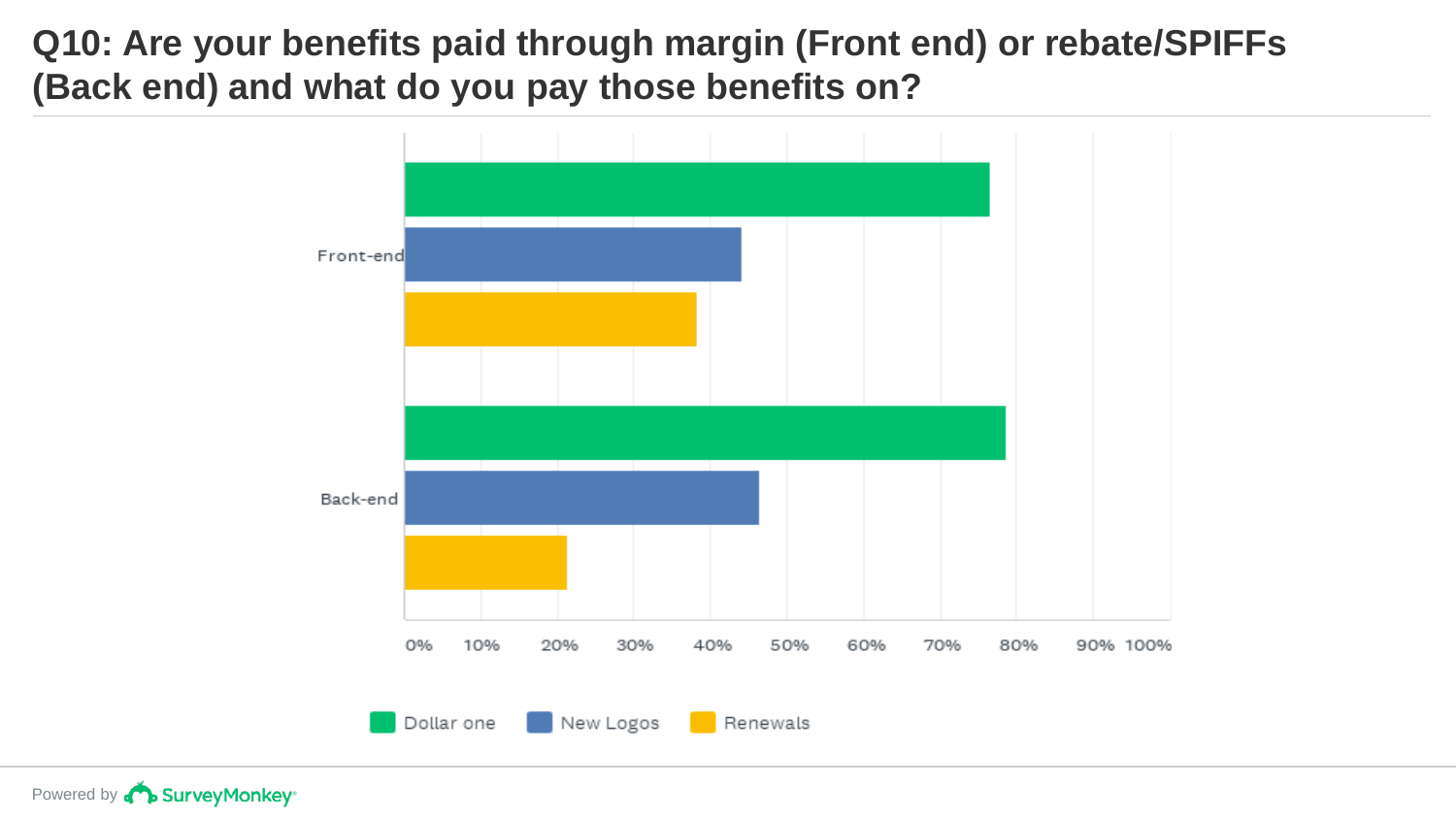## **Q12: Are the benefits you provide to drive attach selling of products or services?**

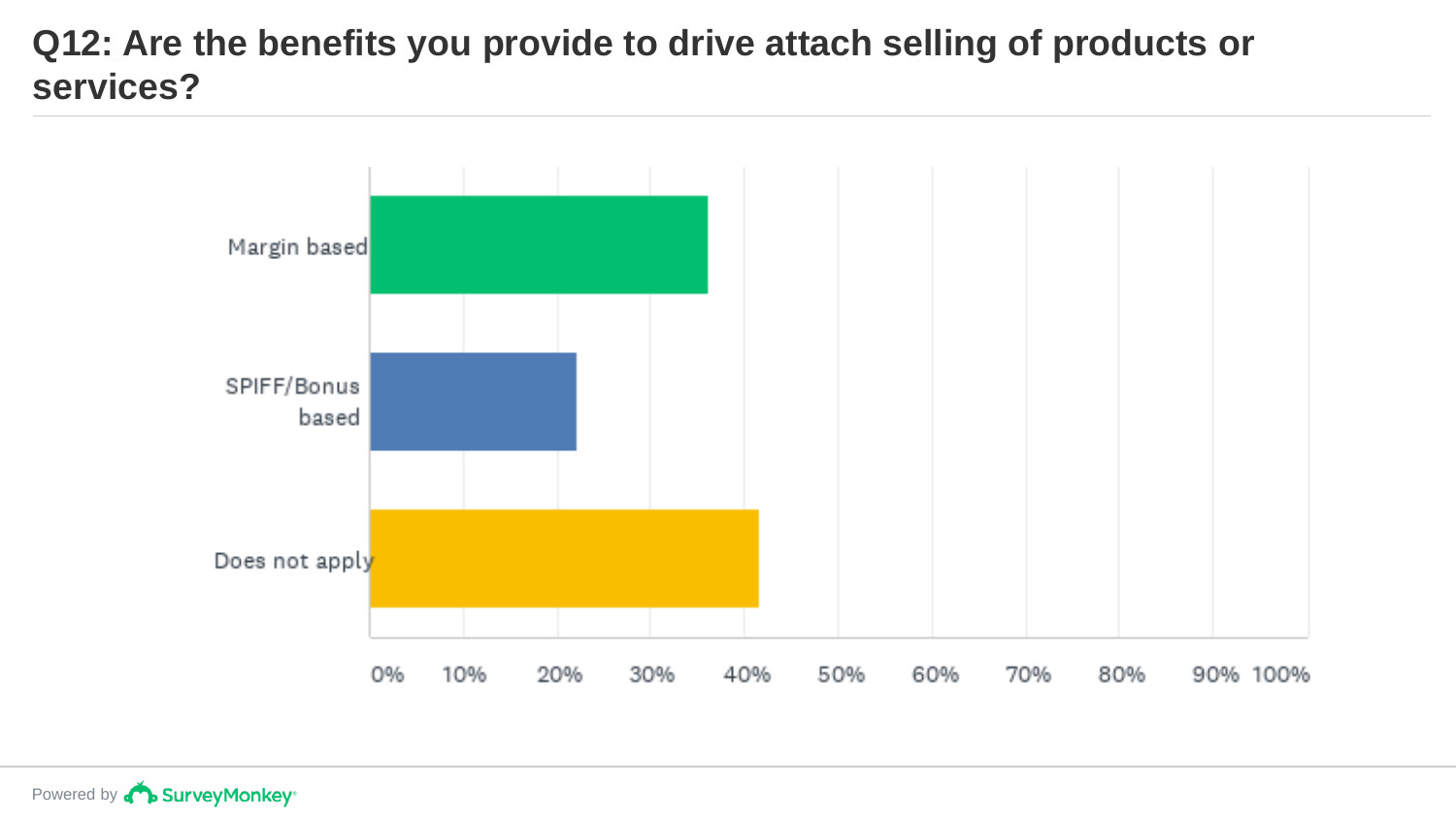## **Q13: Do influence partners play a role in your business - if so do you? (check all that apply)**

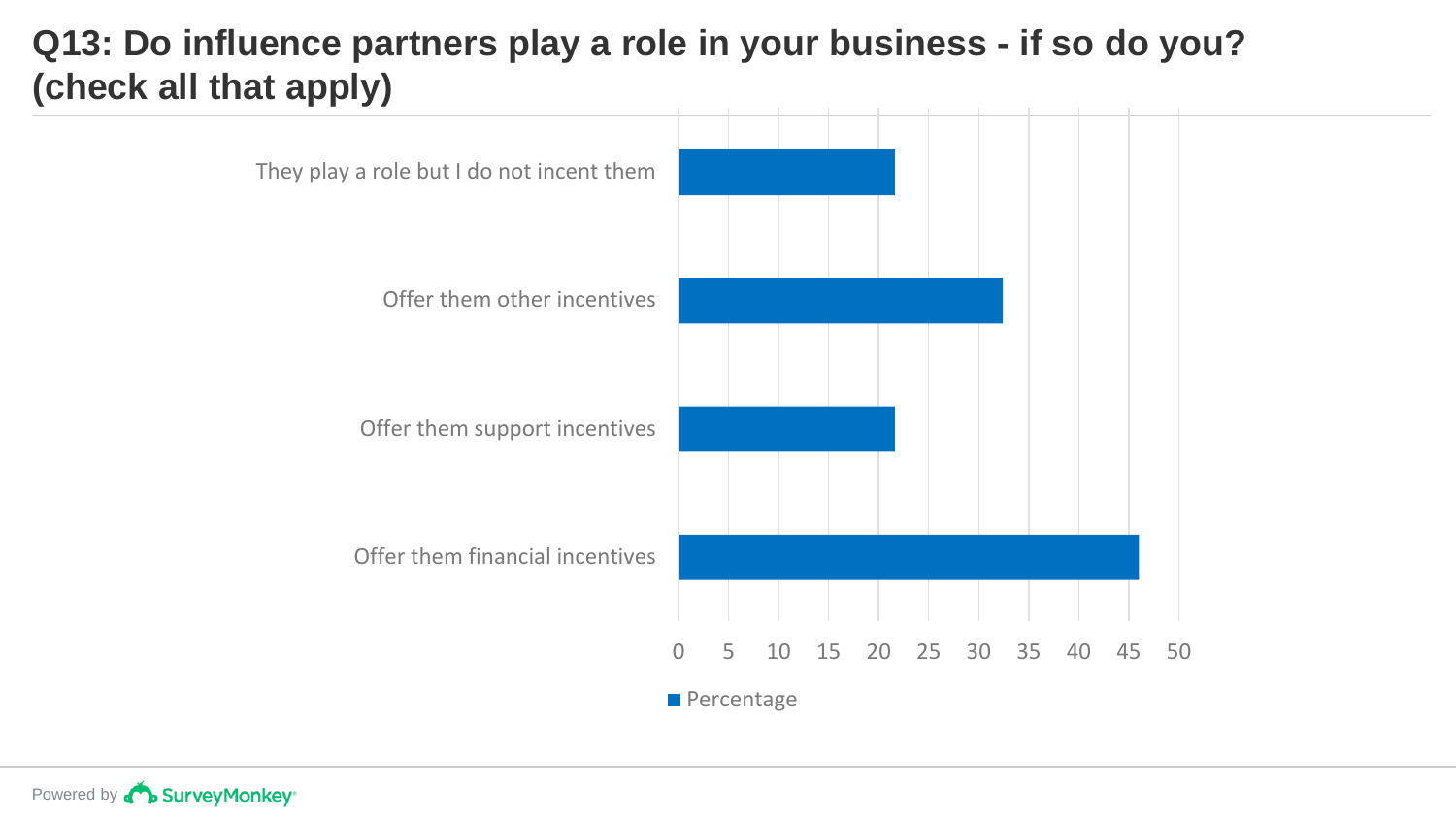## **Q14: What percentage of your benefits are annuity based recurring benefits?**

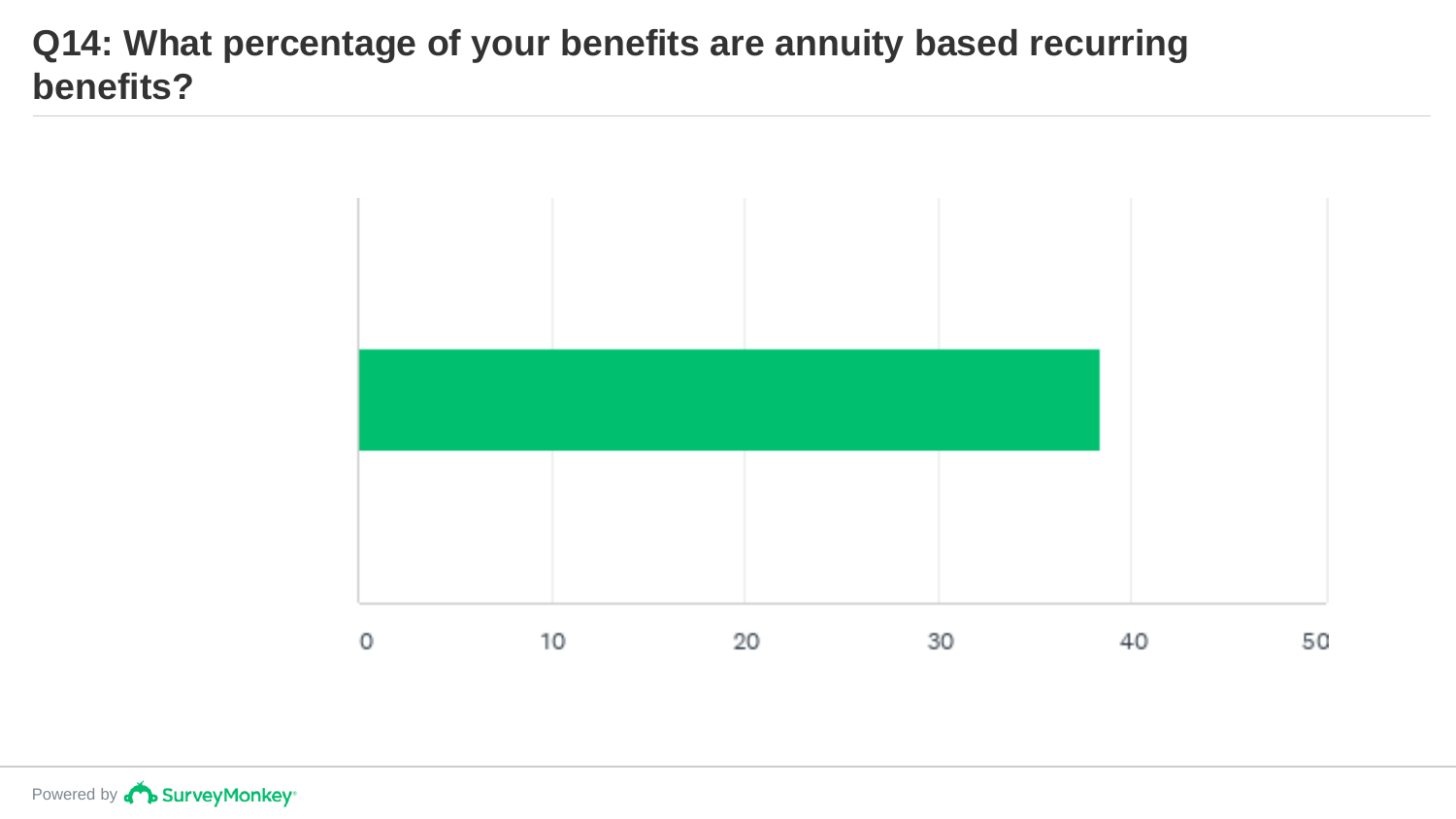## **Q15: With your annuity based recurring benefits do you pay them?**

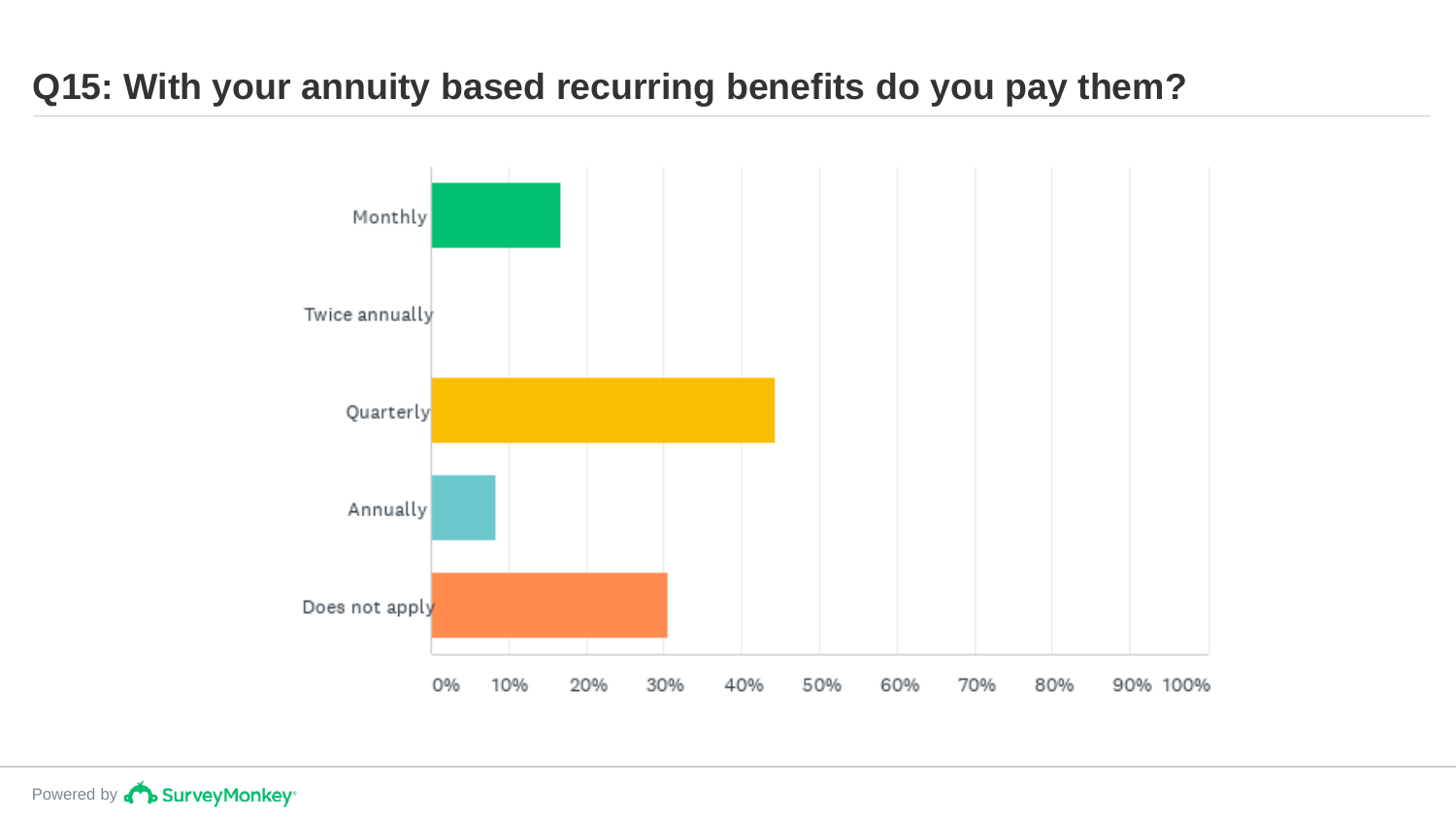## **Q16: Is your MDF accrued or proposal based?**

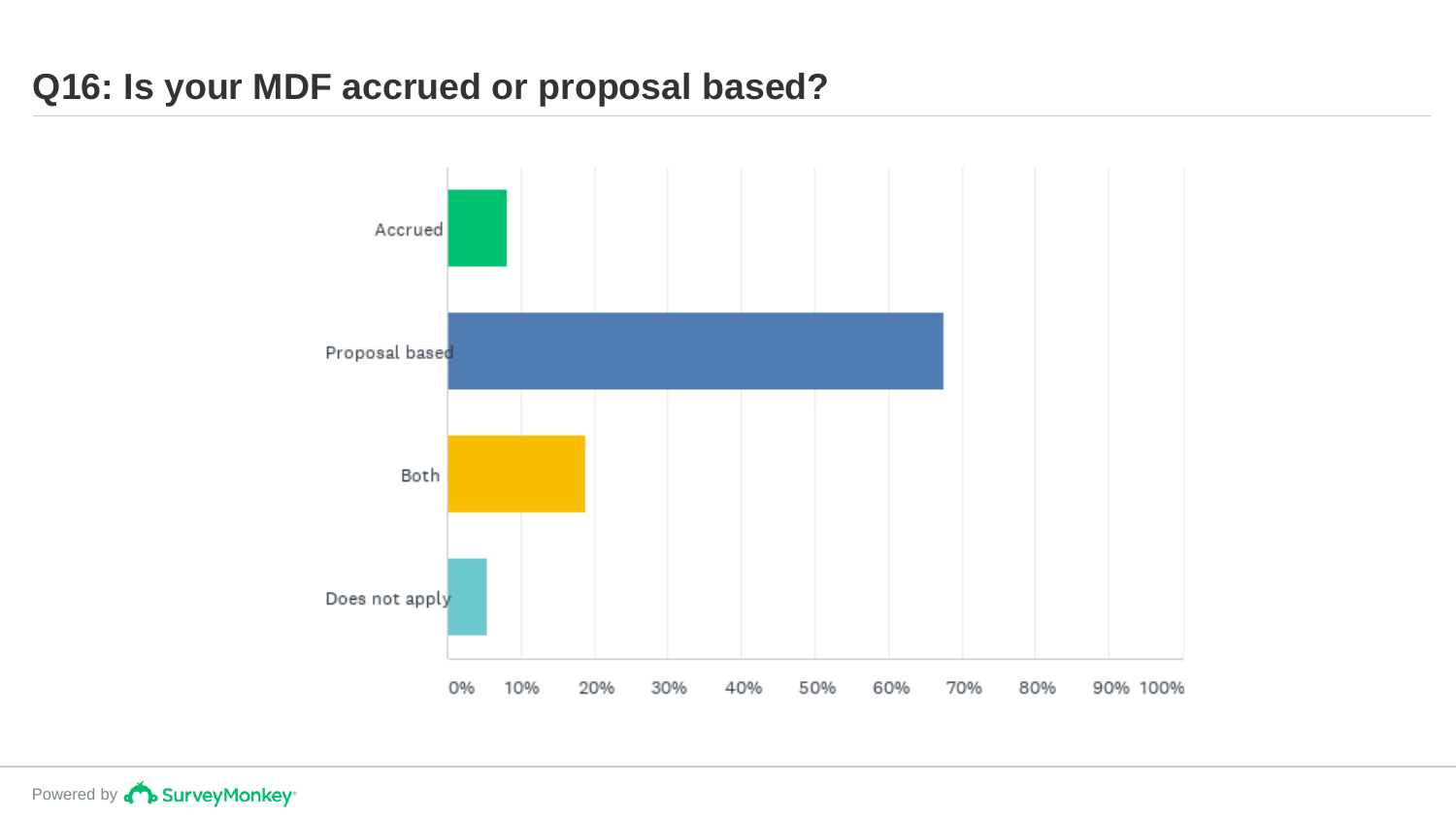## **Q17: Are you seeing partners' requests for compensation?**

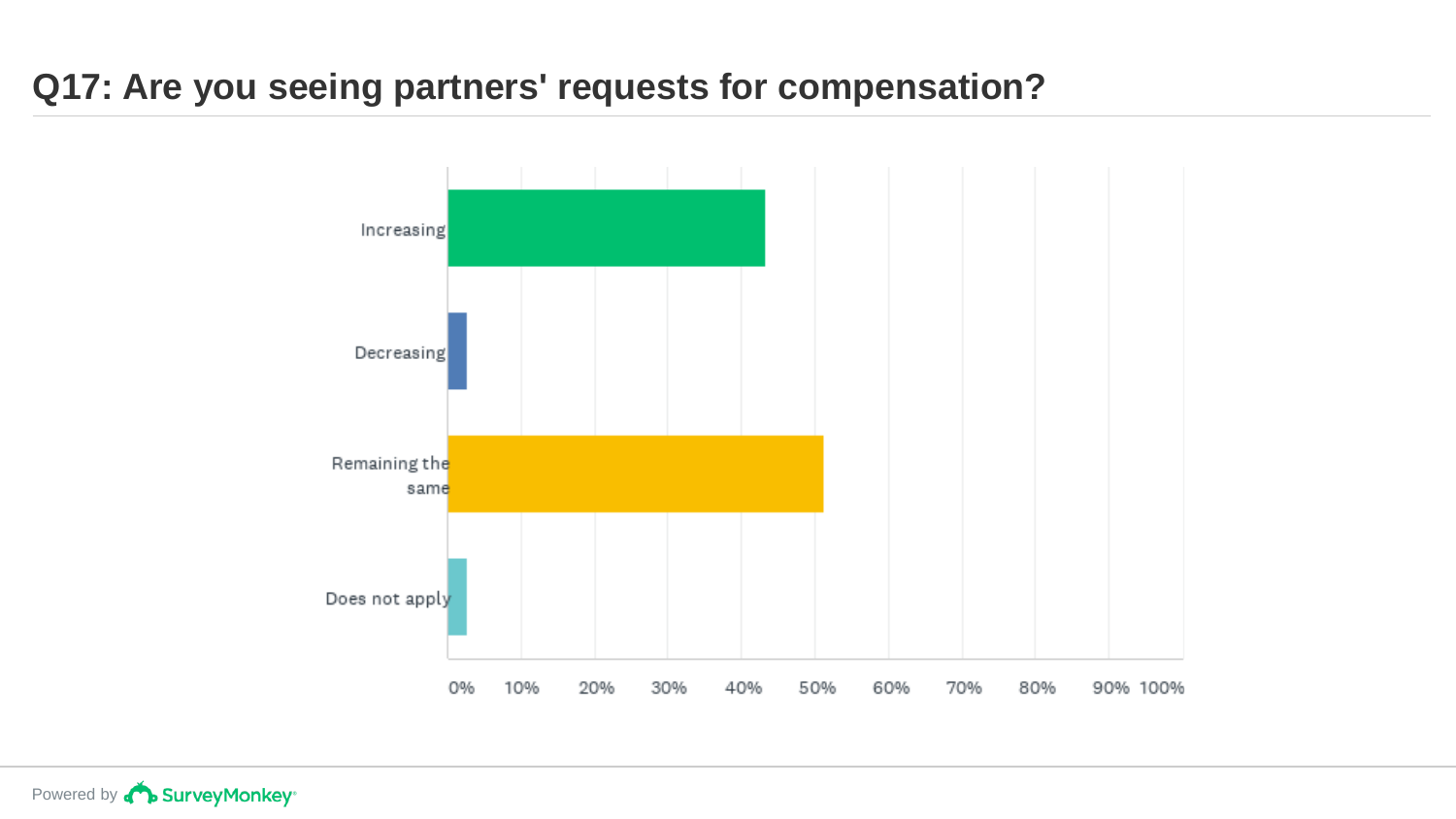## **Q18: What best describes your overall approach to your MDF rules over the next 12 months (check all that apply)**

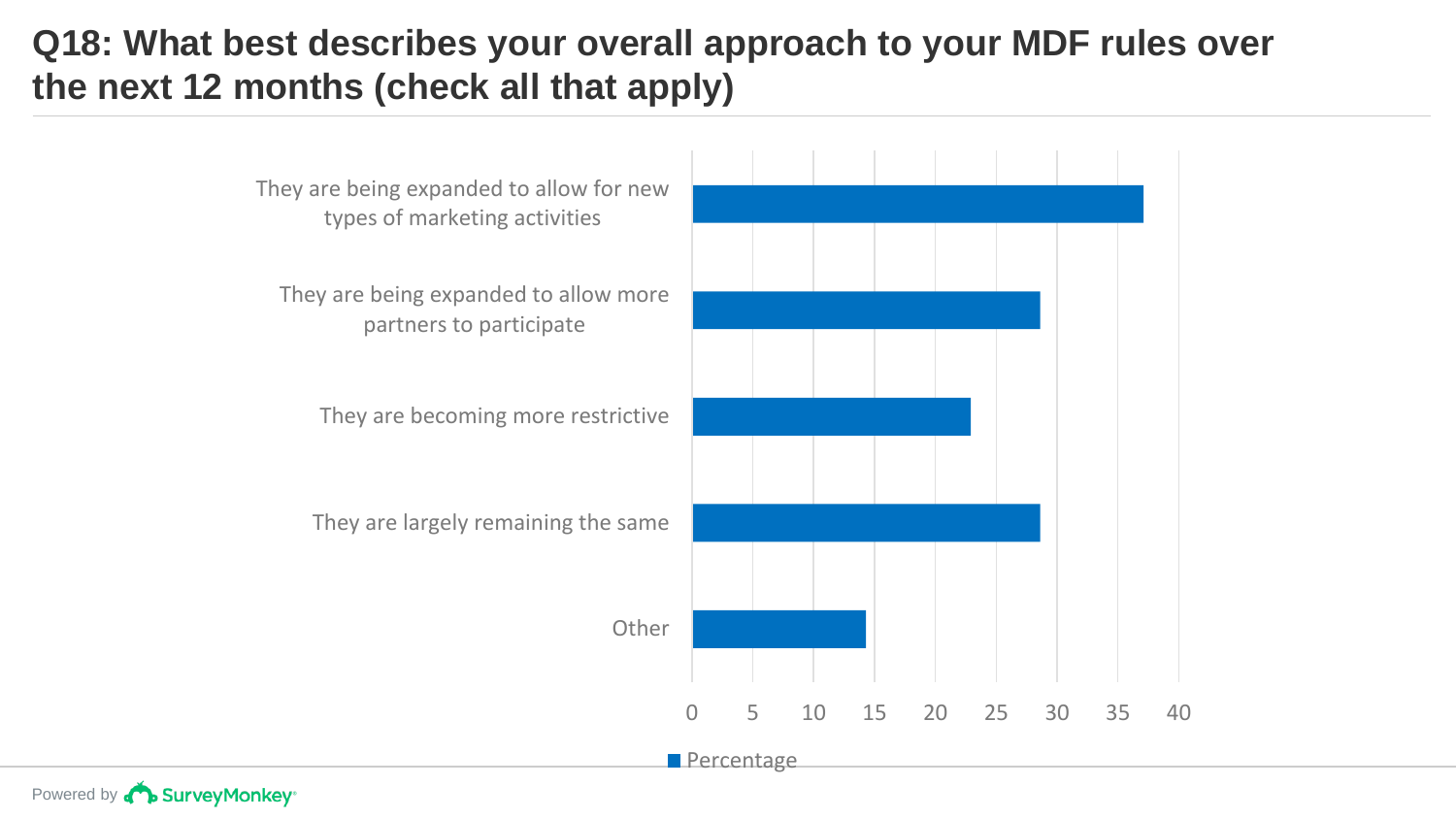## **Q19: Does your compensation model?**